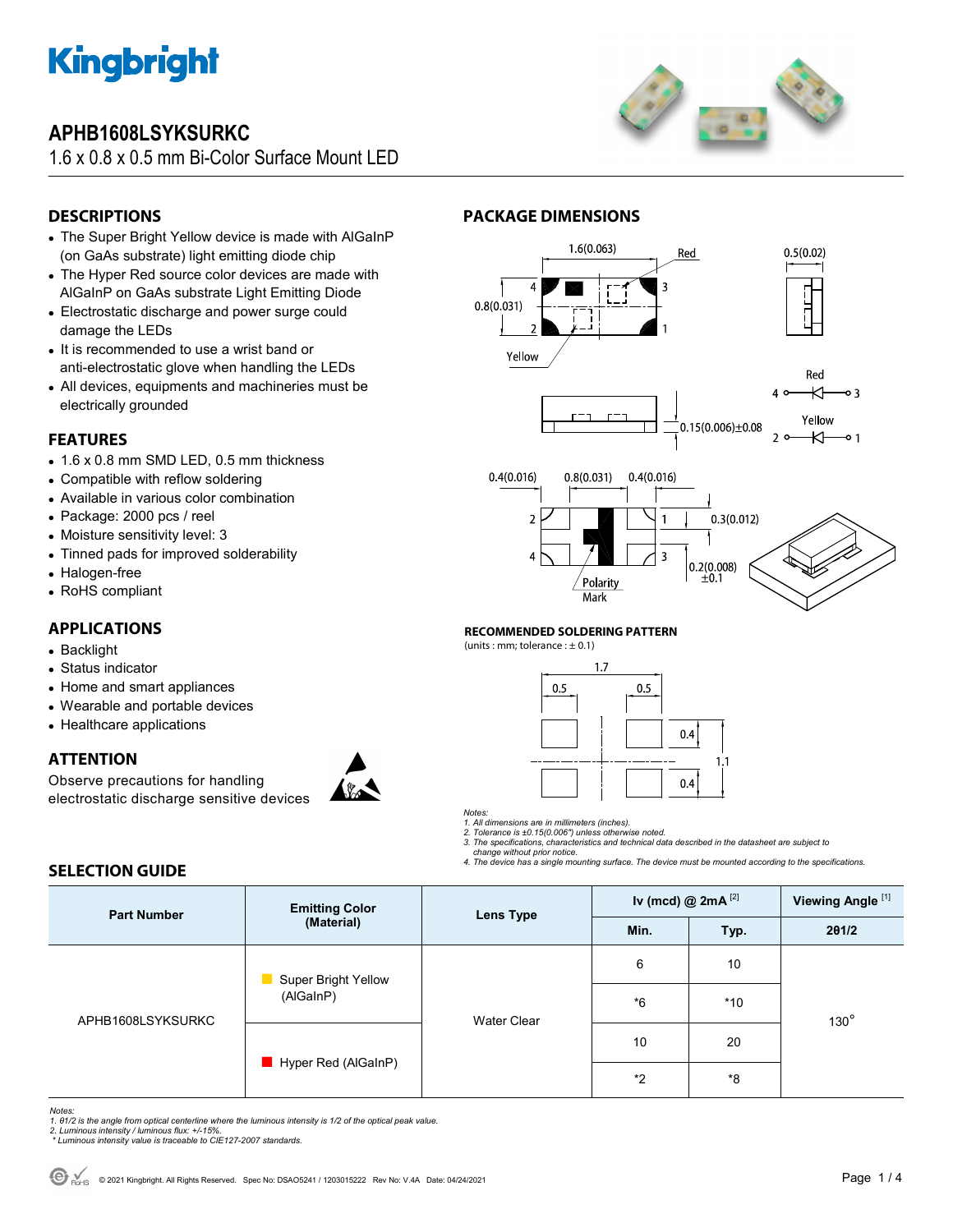## **ELECTRICAL / OPTICAL CHARACTERISTICS at TA=25°C**

| <b>Parameter</b>                                                                            | Symbol                     | <b>Emitting Color</b>                          | Value      |                  |            | <b>Unit</b>           |
|---------------------------------------------------------------------------------------------|----------------------------|------------------------------------------------|------------|------------------|------------|-----------------------|
|                                                                                             |                            |                                                | Min.       | Typ.             | Max.       |                       |
| Wavelength at Peak Emission $I_F$ = 2mA                                                     | $\lambda_{\rm peak}$       | <b>Super Bright Yellow</b><br><b>Hyper Red</b> |            | 590<br>645       |            | nm                    |
| Dominant Wavelength $I_F = 2mA$                                                             | $\lambda_{\text{dom}}$ [1] | Super Bright Yellow<br>Hyper Red               |            | 590<br>630       |            | nm                    |
| Spectral Bandwidth at 50% $\Phi$ REL MAX<br>$I_F = 2mA$                                     | Δλ                         | <b>Super Bright Yellow</b><br>Hyper Red        |            | 20<br>28         |            | nm                    |
| Capacitance                                                                                 | C                          | Super Bright Yellow<br>Hyper Red               |            | 20<br>35         |            | pF                    |
| Forward Voltage $I_F$ = 2mA                                                                 | $V_F$ <sup>[2]</sup>       | Super Bright Yellow<br>Hyper Red               | 1.5<br>1.5 | 1.85<br>1.75     | 2.1<br>2.1 | $\vee$                |
| Reverse Current ( $V_R$ = 5V)                                                               | $I_R$                      | <b>Super Bright Yellow</b><br><b>Hyper Red</b> |            |                  | 10<br>10   | μA                    |
| Temperature Coefficient of $\lambda_{peak}$<br>$I_F$ = 2mA, -10°C $\leq$ T $\leq$ 85°C      | $TC_{\lambda peak}$        | Super Bright Yellow<br><b>Hyper Red</b>        |            | 0.12<br>0.14     |            | $nm$ /°C              |
| Temperature Coefficient of $\lambda_{\text{dom}}$<br>$I_F$ = 2mA, -10°C $\leq T \leq 85$ °C | $TC_{\text{Adom}}$         | <b>Super Bright Yellow</b><br>Hyper Red        |            | 0.07<br>0.05     |            | $nm$ /°C              |
| Temperature Coefficient of $V_F$<br>$I_F$ = 2mA, -10°C $\leq T \leq 85$ °C                  | $TC_V$                     | <b>Super Bright Yellow</b><br><b>Hyper Red</b> |            | $-1.9$<br>$-1.9$ |            | $mV$ <sup>o</sup> $C$ |

Notes:<br>1. The dominant wavelength (λd) above is the setup value of the sorting machine. (Tolerance λd : ±1nm. )<br>2. Forward voltage: ±0.1V.<br>3. Wavelength value is traceable to CIE127-2007 standards.<br>4. Excess driving cur

### **ABSOLUTE MAXIMUM RATINGS at T<sub>A</sub>=25°C**

| <b>Parameter</b>                             |                          | Value                      | <b>Unit</b>      |               |  |
|----------------------------------------------|--------------------------|----------------------------|------------------|---------------|--|
|                                              | Symbol                   | <b>Super Bright Yellow</b> | <b>Hyper Red</b> |               |  |
| Power Dissipation                            | $P_D$                    | 75                         | 75               | mW            |  |
| Reverse Voltage                              | $V_{R}$                  | 5                          | 5                | $\vee$        |  |
| Junction Temperature                         | $T_j$                    | 115<br>115                 |                  | $^{\circ}C$   |  |
| <b>Operating Temperature</b>                 | $T_{op}$                 | $-40$ to $+85$             | $^{\circ}C$      |               |  |
| Storage Temperature                          | $T_{\text{stg}}$         | $-40$ to $+85$             | $^{\circ}C$      |               |  |
| DC Forward Current                           | IF.                      | 30                         | 30               | mA            |  |
| <b>Peak Forward Current</b>                  | $I_{FM}$ <sup>[1]</sup>  | 185<br>175                 |                  | mA            |  |
| Electrostatic Discharge Threshold (HBM)      | $\overline{\phantom{a}}$ | 3000                       | 3000             | $\vee$        |  |
| Thermal Resistance (Junction / Ambient)      | $R_{th}$ JA $^{[2]}$     | 710                        | 640              | $\degree$ C/W |  |
| Thermal Resistance (Junction / Solder point) | $R_{th}$ JS $^{[2]}$     | 520                        | 490              | $\degree$ C/W |  |

Notes:<br>1. 1/10 Duty Cycle, 0.1ms Pulse Width.<br>2. R<sub>th JA</sub> ,R<sub>th JS</sub> Results from mounting on PC board FR4 (pad size ≥ 16 mm<sup>2</sup> per pad).<br>3. Relative humidity levels maintained between 40% and 60% in production area are re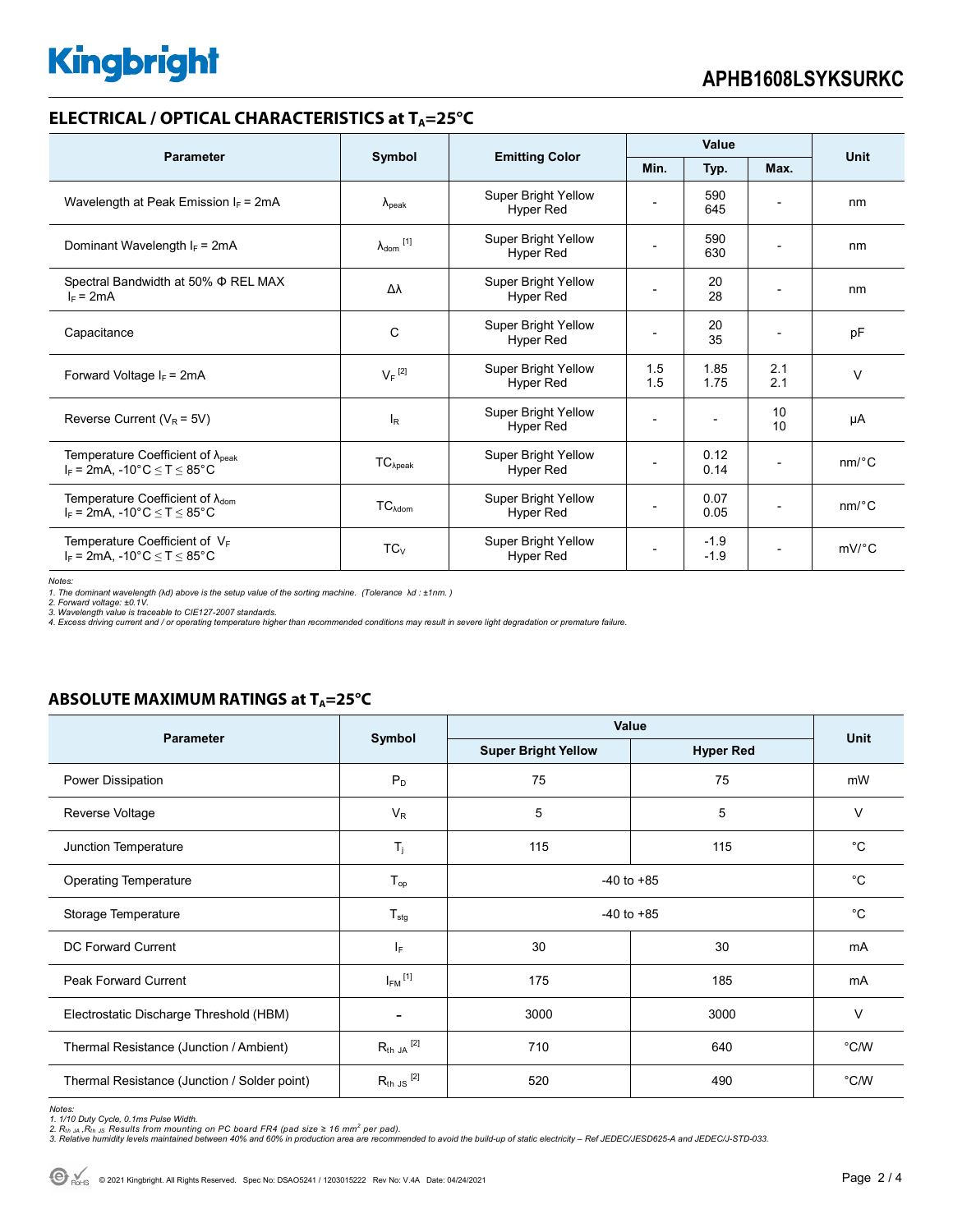# **Kingbright**

### **TECHNICAL DATA**



### **SPATIAL DISTRIBUTION**



**SUPER BRIGHT YELLOW** 





Luminous intensity normalised at

Luminous intensity normalised at



C RoHS © 2021 Kingbright. All Rights Reserved. Spec No: DSAO5241 / 1203015222 Rev No: V.4A Date: 04/24/2021 **Page 3 / 4**